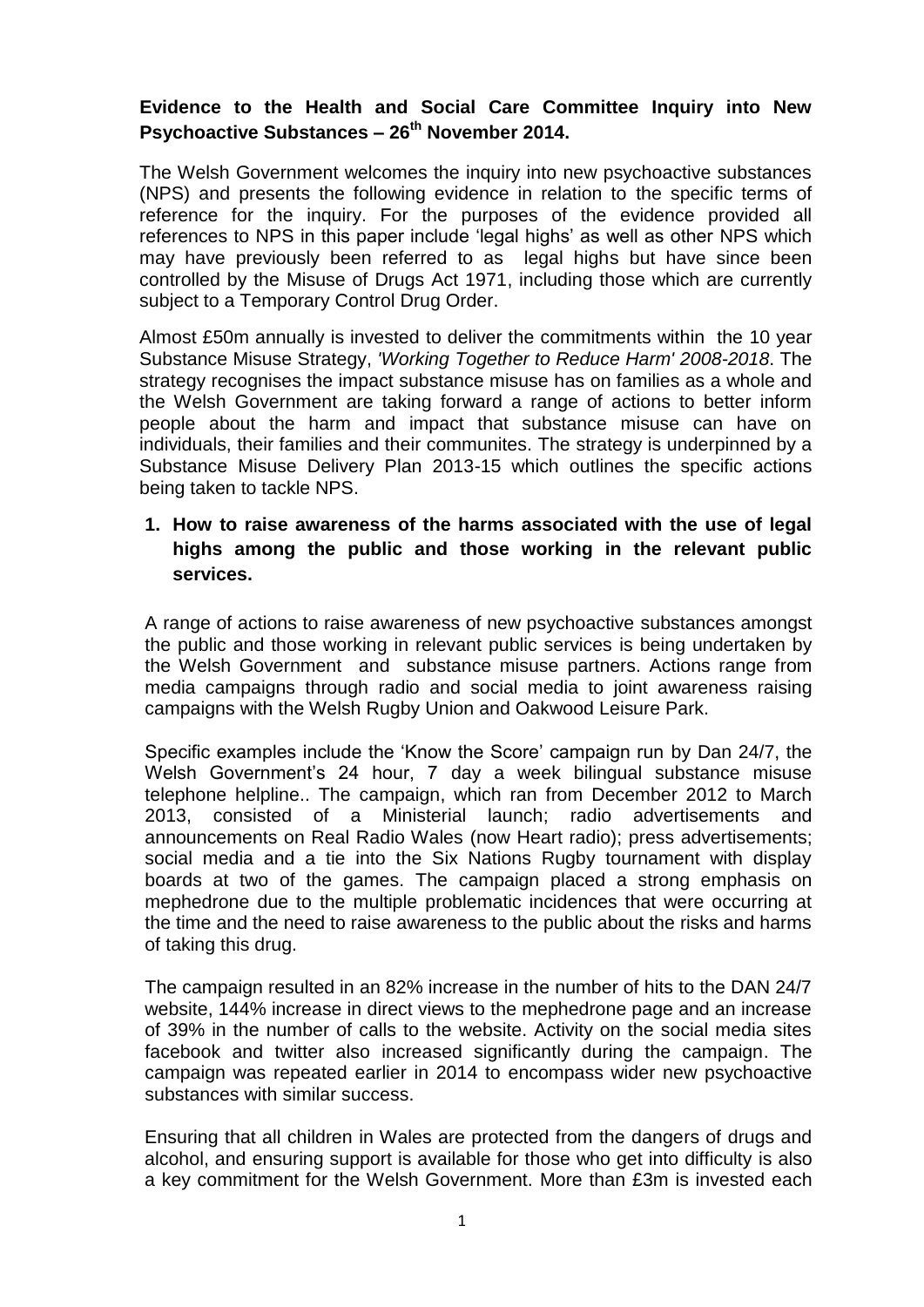year on the All Wales School Liaison Core Programme. This is a joint Welsh Government and Police and Crime Commissioner initiative delivered in 99% of schools across Wales, providing substance misuse education to children and young people at key stages one to four.

The Programme is regularly reviewed to ensure the content remains relevant and has recently been updated to include additional provision focusing on the harms posed by NPS. Information packs on NPS have also been developed for pupils, teachers and parents.

The Welsh Government will undertake a further awareness raising campaign on NPS in early 2015. Work is also ongoing with DAN 24/7 to extend its outreach through targeted campaigns and to further extend the use of the internet and social media to better engage NPS users and potential NPS users.

As part of any action to raise awareness we understand that it is important to ensure that all prevention and education initiatives are carefully planned and delivered in a measured way and we must always balance this with the risk of glamorizing the issue and unintentionally encouraging experimentation.

## **2. The capacity of local services across Wales to raise awareness of – and deal with the impact of – the harms associated with the use of legal highs.**

Historically, substance misuse services in Wales have been set up to respond to traditional drugs and the workforce trained to address the issues associated with such substances.

Over the last couple of years, substances such as mephedrone have become household names in the drug and alcohol field, leading to mephedrone becoming the fourth most popular drug in 2012 according to the British Crime Survey (2012). The emergence of these NPS, combined with a gradual decrease in substances such as heroin over a period of time, has presented substance misuse agencies with a challenge to adapt to the changing needs of drug users. The Welsh Government's view is that the key issue for front line agencies is about the range of services provided and not necessarily capacity. The Welsh Government's annual substance misuse report, published on  $30<sup>th</sup>$  October 2014, showed that there has been good progress made on waiting times for treatment, with the percentage of clients who started treatment within 20 working days increasing from 73% in 2009-10 to 87% in 2013-14, continuing the trend of improvement over the 5-year period.

In response to the challenges posed by the increasing existence and use of NPS, the Welsh Government has taken a number of steps in recent years to ensure that the substance misuse workforce is equipped to respond to the threat.

Examples include the development of a half day mephedrone session for agencies and workers from various fields that are engaged with drug users and vulnerable people. The aim of the information session was to increase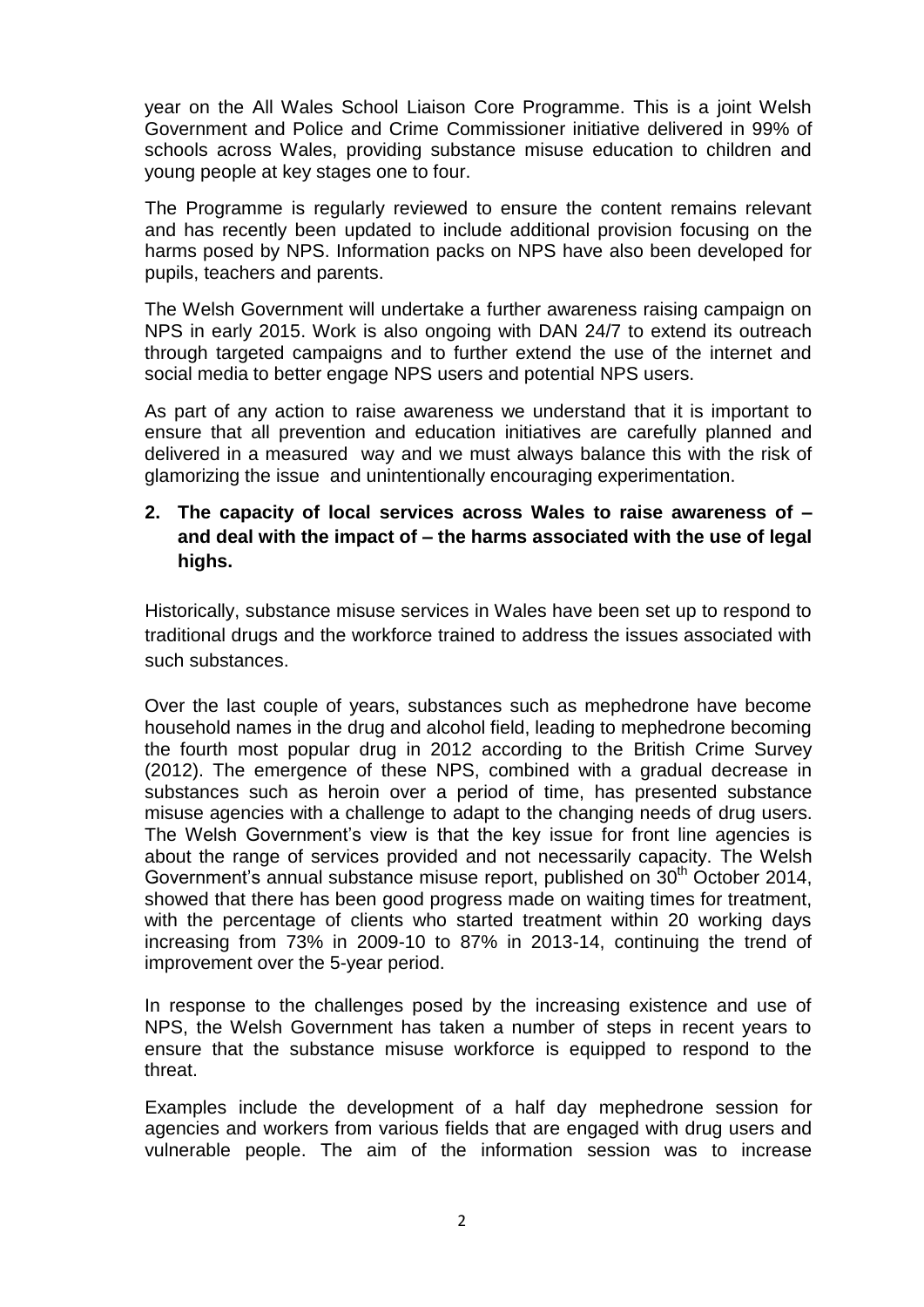knowledge and understanding of the effects, risks and potential harms of mephedrone use.

Further training has also been developed for substance misuse professionals across Wales about NPS current trends. The course is designed to raise awareness about new substances entering the market, the composition and effects of such substances and to advise substance misuse professionals how best to work with clients using these substances.

The Welsh Government also supported a national conference in March 2013 focusing on the use of NPS. The conference which was well attended by professionals and service users, helped raise the profile of NPS throughout the substance misuse community.

A range of leaflets, posters and workbooks have also been developed nationally to assist those working with individuals who are using NPS but also carers who are dealing with any related issues.

The Welsh Government also supports – both financially and operationally - the action being taken by the police who are also seeking to address NPS at both a national and local level. Nationally, the regional task force Operation Tarian brings the three southern welsh police forces together to target organised crime groups. At a local level the South Wales Police is rasing awareness through its NPS steering group and has arranged awareness raising training for police, fire, ambulance, local authorities and prison staff about the risks associsted with NPS.

#### *New Psychoactive Substances : Review of the Home Office Expert Panel*

In December 2013, the Home Office appointed an expert panel to consider how best to tackle the issue of NPS including considering the education, prevention and treatment response to NPS. The published on  $30<sup>th</sup>$  October 2014 made a number of recommendations around intervention and treatment; prevention and education; and information sharing. The Welsh Government will consider the recommendations as part of the devleopment that is now underway to inform the new Substance Misuse Delivery Plan from 2015 onwards. The report can be found at:

[https://www.gov.uk/government/publications/new-psychoactive-substances](https://www.gov.uk/government/publications/new-psychoactive-substances-review-report-of-the-expert-panel)[review-report-of-the-expert-panel](https://www.gov.uk/government/publications/new-psychoactive-substances-review-report-of-the-expert-panel)

### **3. The effectiveness of data collection and reporting on the use of legal highs in Wales and their effects.**

The Welsh Government has put in place or supported a number of data collection mechanisms to capture the use of NPS across Wales:-

*Welsh National Database for Substance Misuse (WNDSM)*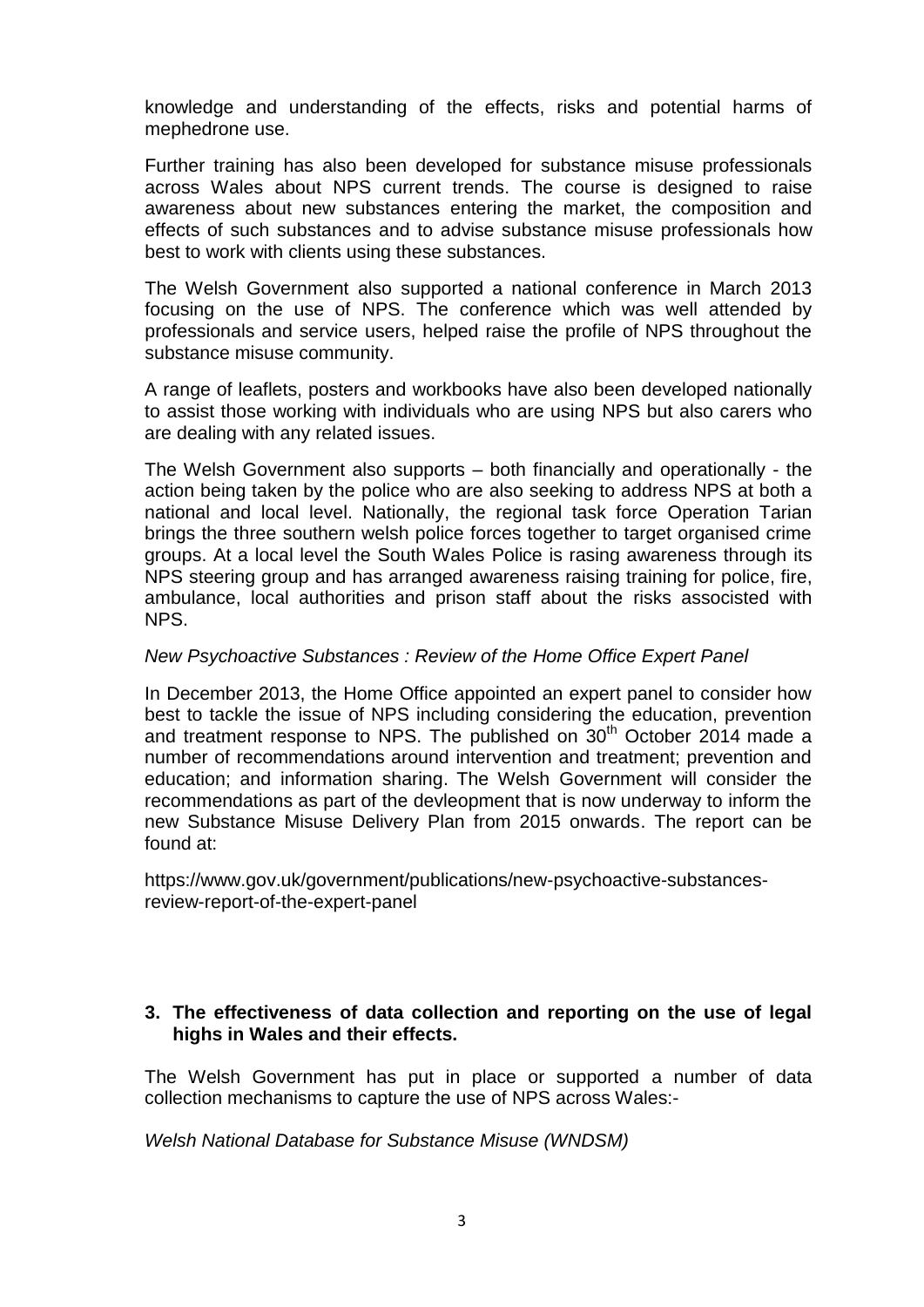The WNDSM captures primary substance at the point of referral to substance misuse treatment services. All agencies in receipt of Welsh Government substance misuse funding are required to populate the database and substance misuse statistics taken from the WNDSM are available on the stats wales website on a quarterly basis and published annually. This allows commissioners and providers to monitor the number of referrals for NPS in a consistent manner across Wales. However, the WNDSM does have its limitations in that it is reliant upon providers to populate it in a timely fashion. In addition, secondary and tertiary substances are not captured leading to under reporting and we understand that the majority of NPS users will not present to specialist treatment services.

#### *Harm Reduction Database*

The harm reduction database has a needle syringe exchange module that captures information on all those who are injecting NPS and in contact with needle exchange services. The module has been rolled out to all voluntary and statutory sector needle exchange services, including all pharmacies across Wales. However, the harm reduction database does not capture those NPS users not in contact with needle exchange programmes nor does it capture the large number of NPS users using other methods of administration.

### *WEDINOS (Welsh Emerging Drugs and Identification of Novel Substances)*

The Welsh Emerging Drugs and Identification of Novel Substances (WEDINOS) project was launched in October 2013 in response to an increase in presentations at hospital emergency departments reporting unexpected / ill effects by users of NPS and new combinations of performance/image enhancing substances.

Developed by Public Health Wales, in conjunction with the Cardiff & Vale Toxicology Laboratory and Cardiff University Pharmacology Department, the programme is funded by the Welsh Government and provides a framework for the collection and testing of samples of NPS and combinations of drugs along with information regarding the symptoms users experienced, both expected and unexpected.

Collation of these findings, along with identification of the chemical structure of the samples helps facilitate dissemination of timely and accurate information to both general and targeted populations at specific risk. This includes information about the make up of specific NPS, the potential physical, psychological and behavioural harms that may result as a consequence of use, and pragmatic public health harm reduction advice.

This innovative project is the first of its kind in the UK. In order to develop the project further and enhance its scope, the next stage is to implement WEDINOS within all emergency departments across Wales and work is now ongoing with heath boards to deliver this. It is planned that WEDINOS will be operational in all emergency departments by April 2015.

*Prevalence estimate of problematic drug misuse*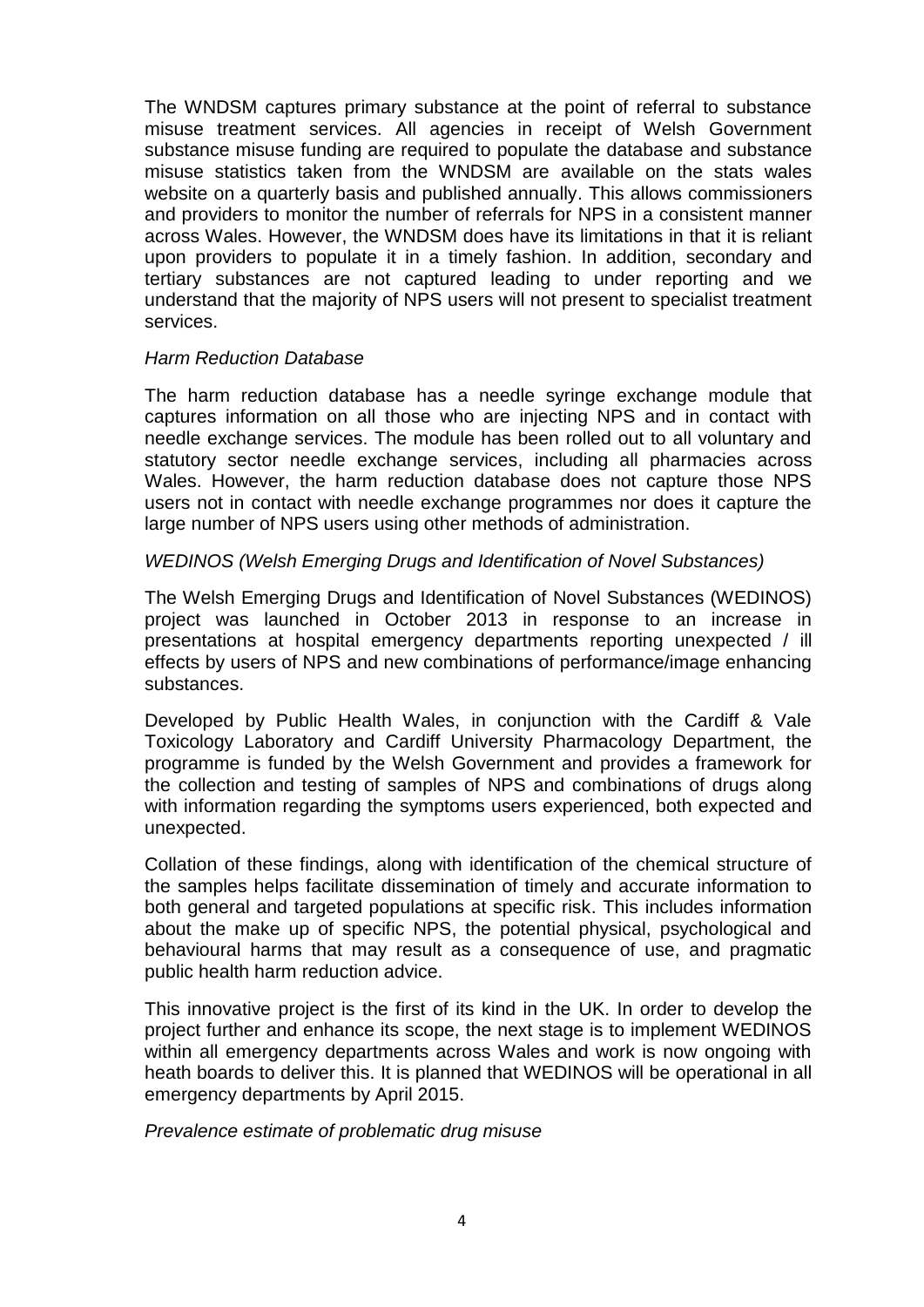The Welsh Government has commissioned Public Health Wales to undertake a prevalence estimate of problematic drug use to include opioids, cocaine/crack cocaine, amphetamines and amphetamine-like substances including NPS and cathinones for the ten year period 2011/12 to 2020/21. The proposal is currently seeking ethical approval with work expected to commence in 2015.

### *Police led Regional Task Force, Operation Tarian*

Operation Tarian, which is supported by the Welsh Government, undertook a problem profile of mephedrone use and supply in Wales in 2012. The profile concentrated on a 24 month period between 1st April 2010 and 31st March 2012 with an analysis of arrests, seizures and availability of mephedrone. The report, which was completed in consultation with key stakeholders including force analysts and substance misuse commissioners officers providing an overview of the prevalence of mephedrone throughout the region (broken down to Welsh forces), a comparison of arrests seizures and the availability of mephedrone for the periods 2011/2012 and 2010/2011. It also identified 'hot spots' or risk areas where mephedrone was most prevalent within the Wales region.

These reports enable partner agencies to develop effective prevention and enforcement plans and to put in place effective communication strategy through key messages.

### *Research*

Research, funded by Welsh Government and South Wales Police in 2012, was undertaken in order to provide the first detailed assessment of the possible links between mephedrone use, violence and other harms in South Wales. The research combined data from a survey of 67 users across South Wales with indepth semi-structured interviews with 12 mephedrone users and 20 'expert' practitioners who worked with users in order to further unravel the various impacts of mephedrone and, specifically, its links to violence. A copy of the report can be found at: http://wales.gov.uk/topics/people-andcommunities/safety/substancemisuse/research/harm/?lang=en

In summary, there is no single source of data collection for NPS in Wales which reflects the situation elsewhere in the UK. However, the various data collection systems that are in place allow the Welsh Government, Police and other partners such as substance misuse commissioners and providers to build a picture of NPS use throughout each region.

### **4. The possible legislative approaches to tackling the issue of legal highs, at both Welsh Government and UK Government level.**

The legislation and classification of drugs is a matter reserved to the UK Government. The Home Office expert panel referenced at point 2 above considered how best to tackle the issue of NPS, including reviewing the existing legal framework to see if the current approach under the Misuse of Drugs Act 1971 could be enhanced. In doing so the panel reviewed the effectiveness of the UK's current and legislative and operational response and looked at international and other evidence to identify legislative options for enhancing this approach.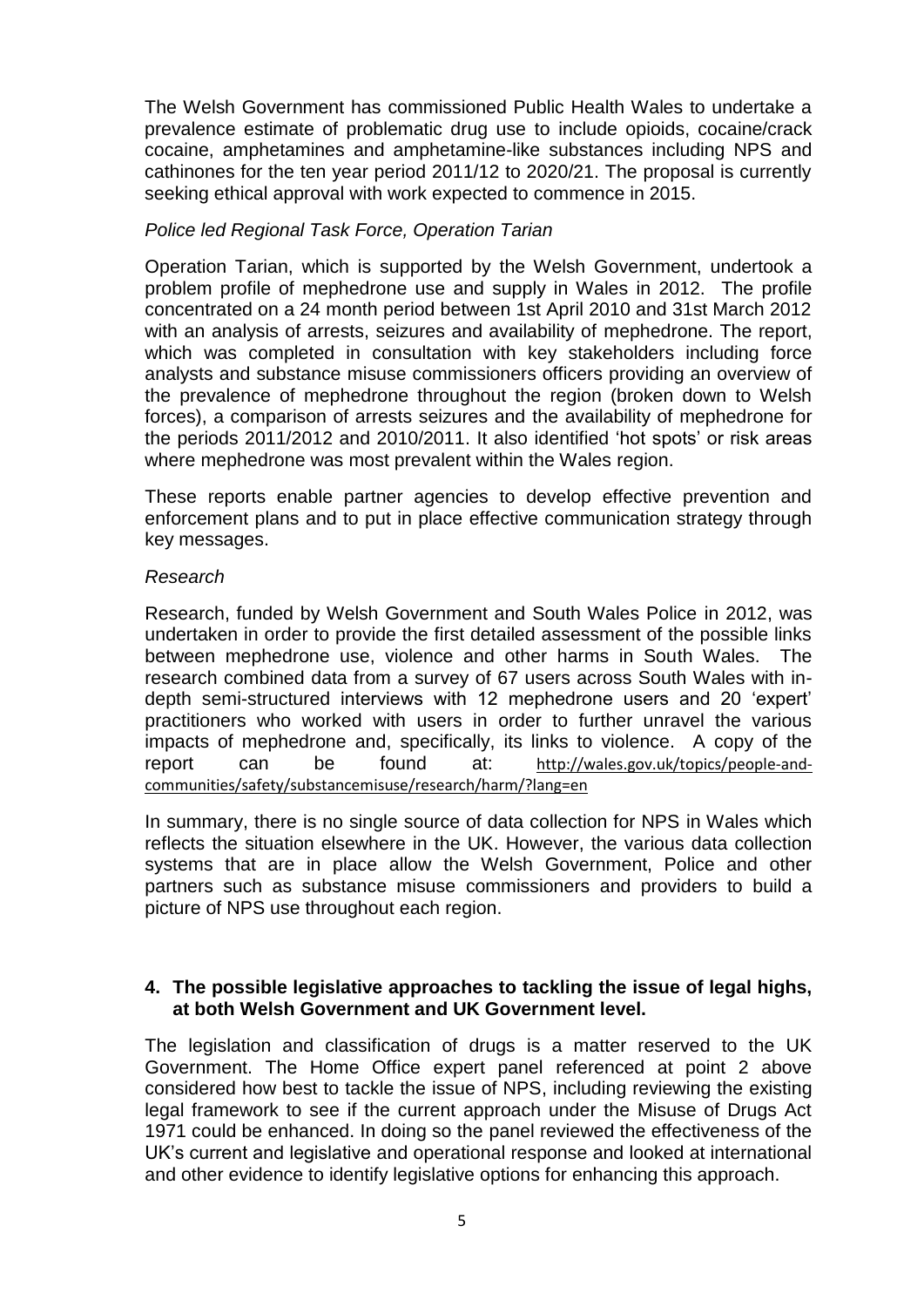The report of the expert panel considered that the Misuse of Drugs Act 1971 is 'well understood and should continue to be the main vehicle for controlling harmful NPS, using group definitions where appropriate'. However, the expert panel recommended an enhanced legislative approach, including exploring a new basis by which future synthetic cannabinoids might be controlled. The report also recomended exploring the feasibility of a UK wide offence by which the distribution for human consumption of non-controlled NPS is prohibited, based on the approach taken in the Republic of Ireland since 2010.

In its response the UK Government has committed to addressing the recommedations as well as a number of others including:-

- Continuing to update the group definitions used in the Misuse of Drugs Act 1971 informed by independent expert advice through a system of regular reviews through the Advisory Council on the Misuse of Drugs (ACMD), where appropriate.
- Considering the benefits of exending the length of temporary class drug orders from 12 to 24 months, thereby giving the ACMD a longer window within which to advise.
- Working with the Crown Prosecution Service to update its existing guidance on drug offences to include controlled NPS and with the Local Government Association to update the guidance in 2013 to reflect the latest cases and developments.
- Developing a thorough understanding of the scale of the threat from the internet, and the capability of law enforcement agencies to counter it.

The Welsh Government has written to the Home Office confirming that the implications for those areas covered by the report that are devolved to Wales will be considered and addressed as part of the new substance misuse delivery plan being developed in 2015. However, it should be noted that our policy framework in Wales is already firmly based on the principles of harm reduction and treatment to allow us to respond to the needs of individuals and communities. This is reflected by the fact that substance misuse is part of the health and social service portfolio in Wales and demonstrated by the actions contained in our current substance misuse delivery plan for 2013-15.

Whilst the legislation and classification of drugs is a matter reserved for the UK Government, the report of the expert panel is welcomed. This is an area where there is merit in having a UK wide approach for drug classification and the Welsh Government has not sought further powers in this area. However, any UK wide approach does not necessarily need to be led by the UK Government and could be taken forward in partnership by the four government administrations.

In December 2013, the Home Office published guidance for local authorities on taking action against 'head shops' selling NPS. This guidance was published due to previous concern that head shops in some areas were causing increases in anti-social behaviour and health problems. It is commonly believed that because the products sold in these outlets are (mostly) legal, there is nothing that local authorities or law enforcement can do to disrupt head shops and minimise the damage they cause. In 2010, Ireland introduced a ban on synthetic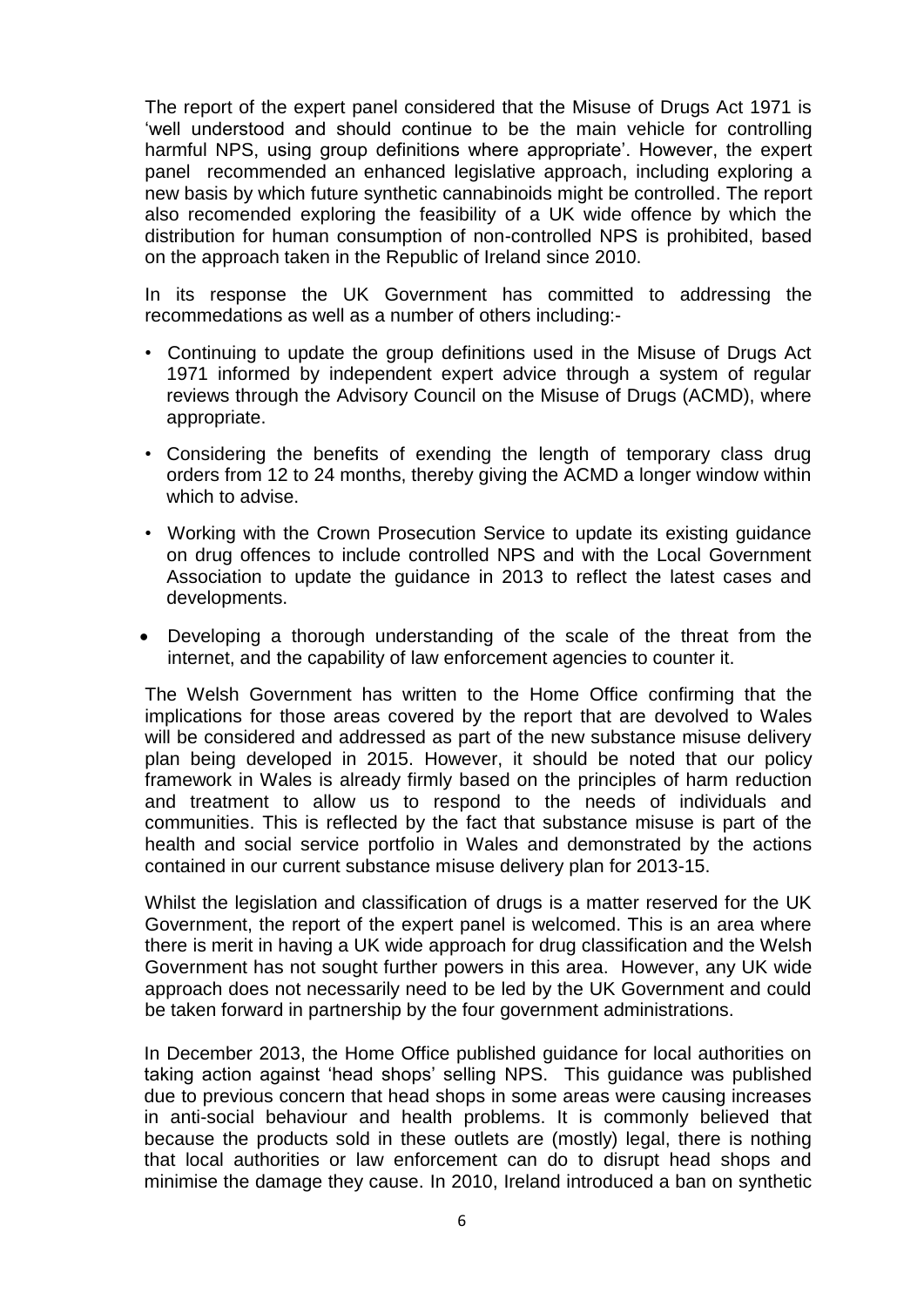psychoactive drugs four years ago, which could provide a model for similar laws in the UK. Ireland introduced measures legislation tackling a proliferation of "head shops" - which offer a range of drug paraphernalia. The law made it an offence to advertise, sell, supply, import or export a psychoactive substance. Its remit had to be intentionally wide because of a problem previously faced with legislating against the synthetic drugs - each time a substance was banned, the dealers would subtly alter the chemical composition of the drug to get around the law.

Therefore, a new approach was required to address legal highs, which are also known as novel psychoactive substances (NPS). The blanket ban means that substances with a 'psychoactive' effect must have a specific exemption under the law, and anything which does not is illegal. Legal substances which affect the brain's chemistry, including caffeine, alcohol, tobacco and prescription medicines, had to be exempted.

In Ireland, anyone found guilty under the Criminal Justice (Psychoactive Substances) Act faces up to five years' imprisonment and a fine of up to £3,950 (€5,000).

The Irish Garda reported there were 102 head shops in Ireland prior to the new Act but they had "virtually disappeared after the new law, the Home Office report said.

While there is no simple solution to this issue, there are options for local partners to work together to tackle the problems posed by NPS. In the Public Health White Paper it has been advocated strongly, the National Assembly should be given competence to allow the consideration of public health to be one of the statutory licensing objectives under the Licensing Act 2003. This would mean that representations could be made in response to licensing applications on the grounds that they threatened the protection of public health. This, for example, would allow more scope for the use of health data in licensing decision making and to consider how wider public health implications should influence licensing decisions.

#### **5. How effectively a partnership approach to tackling the issue of legal highs in Wales is being coordinated, both within Wales and between the Welsh and UK Governments.**

'*Working Together to Reduce Harm*' reinforces the importance of partnership working to ensure services provide a holistic package of care to individuals. Partnership working in Wales has been far reaching and has included engaging with professionals both directly and indirectly involved with substance misuse, the night time economy, the general public and those who use substances. Examples of good partnership working in this area include Substance Misuse Area Planning Boards and the Substance Misuse National Partnership Board which are themselves made up of a range of partners including commissioners, service users, treatment agencies, health and criminal justice representation. The Welsh Government also supports and participates in regional Harm